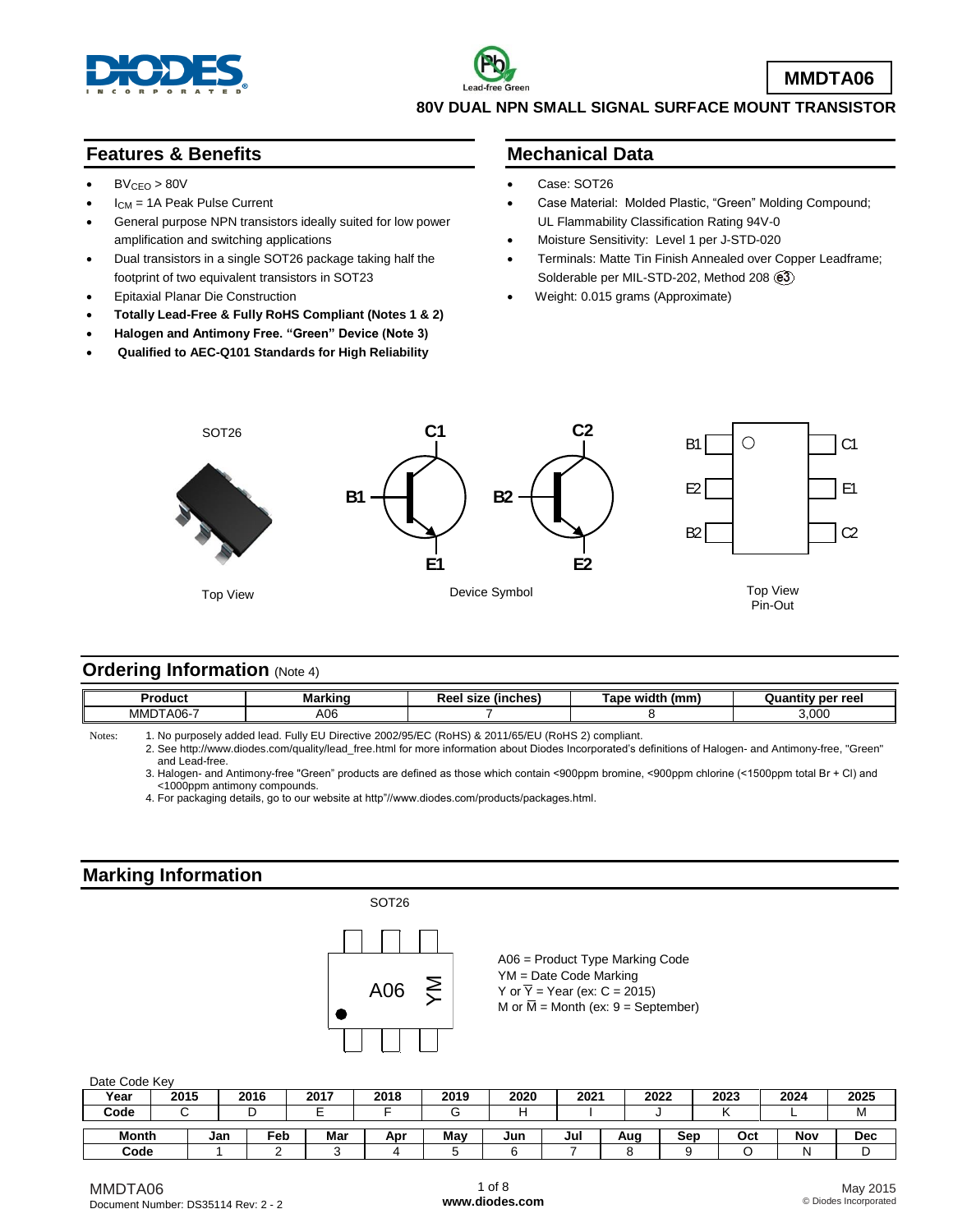

## **Absolute Maximum Ratings** (@TA = +25°C unless otherwise specified)

| <b>Characteristic</b>        | Symbol                 | Value | Unit |
|------------------------------|------------------------|-------|------|
| Collector-Base Voltage       | V <sub>СВО</sub>       | 100   |      |
| Collector-Emitter Voltage    | <b>V<sub>CEO</sub></b> | 80    |      |
| Emitter-Base Voltage         | V <sub>EBO</sub>       |       |      |
| Continuous Collector Current |                        | 500   | mA   |
| Peak Pulse Collector Current | <b>ICM</b>             |       |      |

# **Thermal Characteristics** @T<sup>A</sup> = 25°C unless otherwise specified

| <b>Characteristic</b>                            |                                   | Symbol                      | Value           | Unit  |
|--------------------------------------------------|-----------------------------------|-----------------------------|-----------------|-------|
| Power Dissipation                                | (Notes 6 & 7)                     |                             | 1.28<br>10.3    | W     |
| Linear Derating Factor                           | (Notes $5 & 7$ )                  | $P_D$                       | 0.90<br>7.14    | mW/°C |
| Thermal Resistance, Junction to Ambient          | (Notes $6 & 7$ )<br>(Notes 5 & 7) | $R_{\theta$ JA              | 97<br>140       | °C/W  |
| Thermal Resistance, Junction to Lead<br>(Note 8) |                                   | $R_{\theta$ JL              | 103             |       |
| Operating and Storage Temperature Range          |                                   | $T_{\sf J}$ , $T_{\sf STG}$ | $-55$ to $+150$ | °C    |

## **ESD Ratings** (Note 9)

| Characteristic                             | Symbol  | Value | Unit | <b>JEDEC Class</b> |
|--------------------------------------------|---------|-------|------|--------------------|
| Electrostatic Discharge - Human Body Model | ESD HBM | 4.000 |      | ЗA                 |
| Electrostatic Discharge - Machine Model    | ESD MM  | 400   |      |                    |

Notes: 5. For a device surface mounted on 25mm x 25mm x 1.6mm FR4 PCB with high coverage of single sided 1oz copper, in still air conditions; the device is measured when operating in a steady-state condition.

6. Same as Note 5, except the device is measured at  $t \le 5$  seconds.

7. For a dual device with one active die.

8. Thermal resistance from junction to solder-point (at the end of the collector lead).

9. Refer to JEDEC specification JESD22-A114 and JESD22-A115.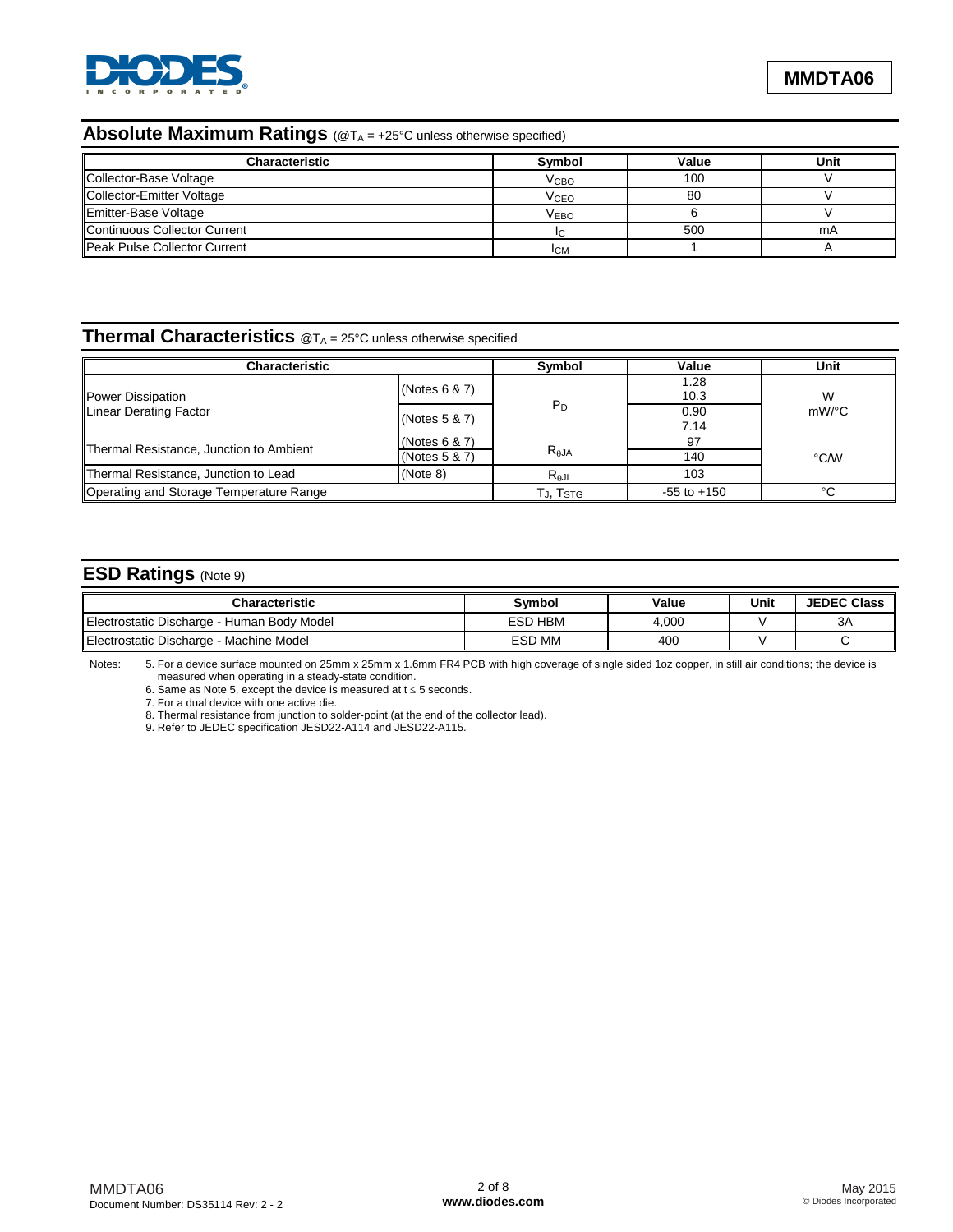

## **Thermal Characteristics and Derating Information**

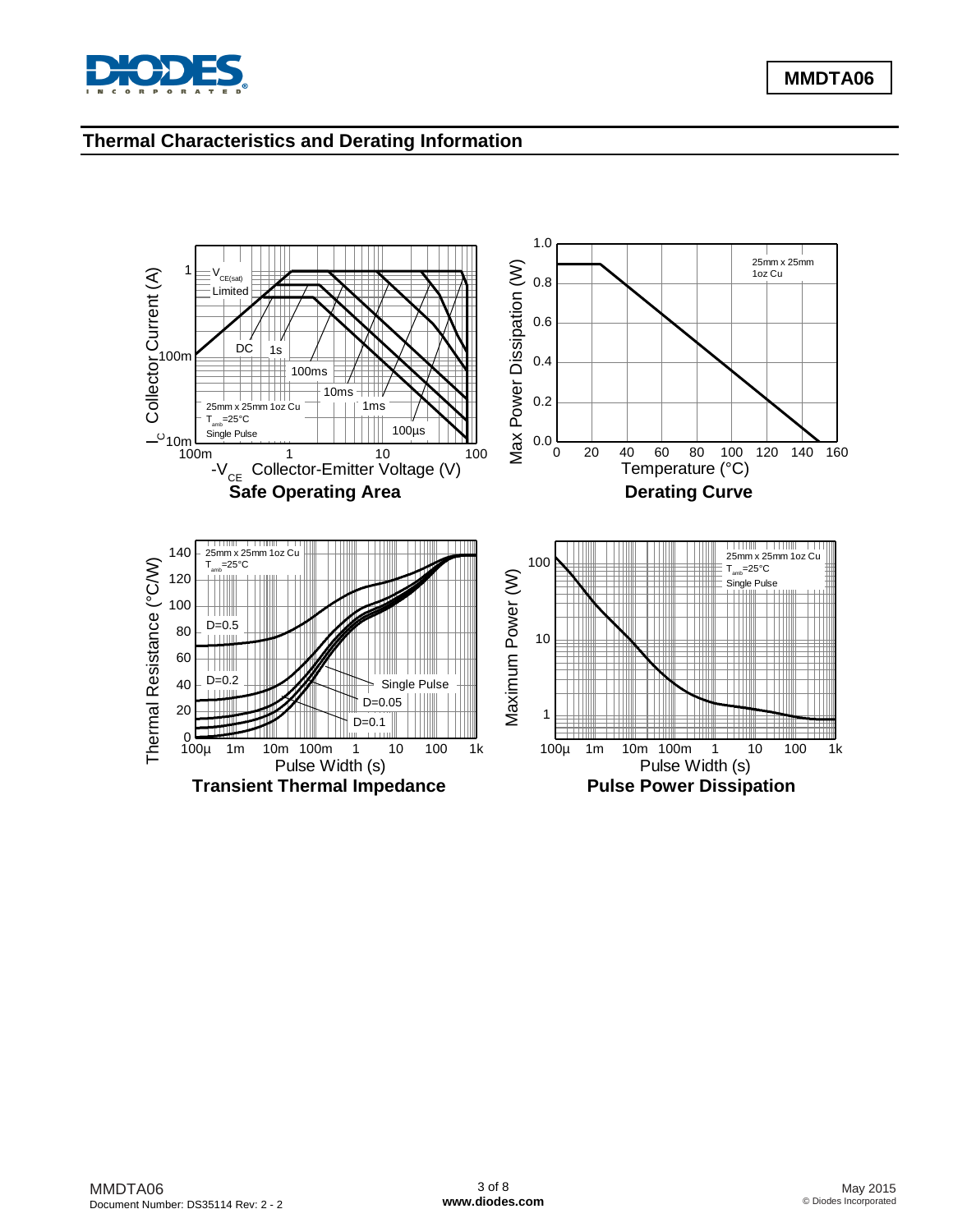

## **Electrical Characteristics** (@T<sub>A</sub> = +25°C unless otherwise specified.)

| <b>Characteristic</b>                         | Symbol                  | Min | Typ | Max  | Unit | <b>Test Condition</b>                       |  |  |
|-----------------------------------------------|-------------------------|-----|-----|------|------|---------------------------------------------|--|--|
| <b>OFF CHARACTERISTICS</b>                    |                         |     |     |      |      |                                             |  |  |
| Collector-Base Breakdown Voltage              | <b>BV<sub>CBO</sub></b> | 100 |     |      | V    | $I_C = 100 \mu A, I_E = 0$                  |  |  |
| Collector-Emitter Breakdown Voltage (Note 10) | <b>BV<sub>CEO</sub></b> | 80  | --  |      | V    | $I_C = 1 \text{ mA}$ , $I_B = 0$            |  |  |
| Emitter-Base Breakdown Voltage                | BV <sub>EBO</sub>       | 6   | --  |      | V    | $I_F = 100 \mu A$ , $I_C = 0$               |  |  |
| Collector-Base Cut-Off Current                | I <sub>CBO</sub>        |     |     | 100  | nA   | $V_{CB} = 80V, I_F = 0$                     |  |  |
| Collector-Emitter Cut-Off Current             | <b>ICES</b>             |     | _   | 100  | nA   | $V_{CE} = 80V$ , $I_B = 0$                  |  |  |
| Emitter-base Cut-Off Current                  | <b>IEBO</b>             |     |     | 100  | nA   | $V_{FB} = 5V$ , $I_C = 0$                   |  |  |
| <b>ON CHARACTERISTICS (Note 10)</b>           |                         |     |     |      |      |                                             |  |  |
| <b>IDC Current Gain</b>                       |                         | 100 |     |      |      | $I_c = 10mA$ , $V_{CE} = 1V$                |  |  |
|                                               | $h_{FE}$                | 100 |     |      |      | $I_c = 100$ mA, $V_{CE} = 1V$               |  |  |
| Collector-Emitter Saturation Voltage          | VCE(sat)                |     | --  | 0.25 | V    | $IC = 100mA, IB = 10mA$                     |  |  |
| Base-Emitter Turn-On Voltage                  | $V_{BE(on)}$            |     |     | 1.20 | V    | $I_C = 100mA$ , $V_{CE} = 1V$               |  |  |
| <b>SMALL SIGNAL CHARACTERISTICS</b>           |                         |     |     |      |      |                                             |  |  |
| Current Gain-Bandwidth Product                | fт                      | 100 | 163 |      | MHz  | $V_{CE} = 2V$ , $I_C = 10mA$ , $f = 100MHz$ |  |  |
| Output Capacitance                            | $C_{\rm obo}$           |     | 7   |      | рF   | $V_{CB}$ = 10V, f = 1MHz                    |  |  |

Note: 10. Measured under pulsed conditions. Pulse width  $\leq$  300µs. Duty cycle  $\leq$  2%.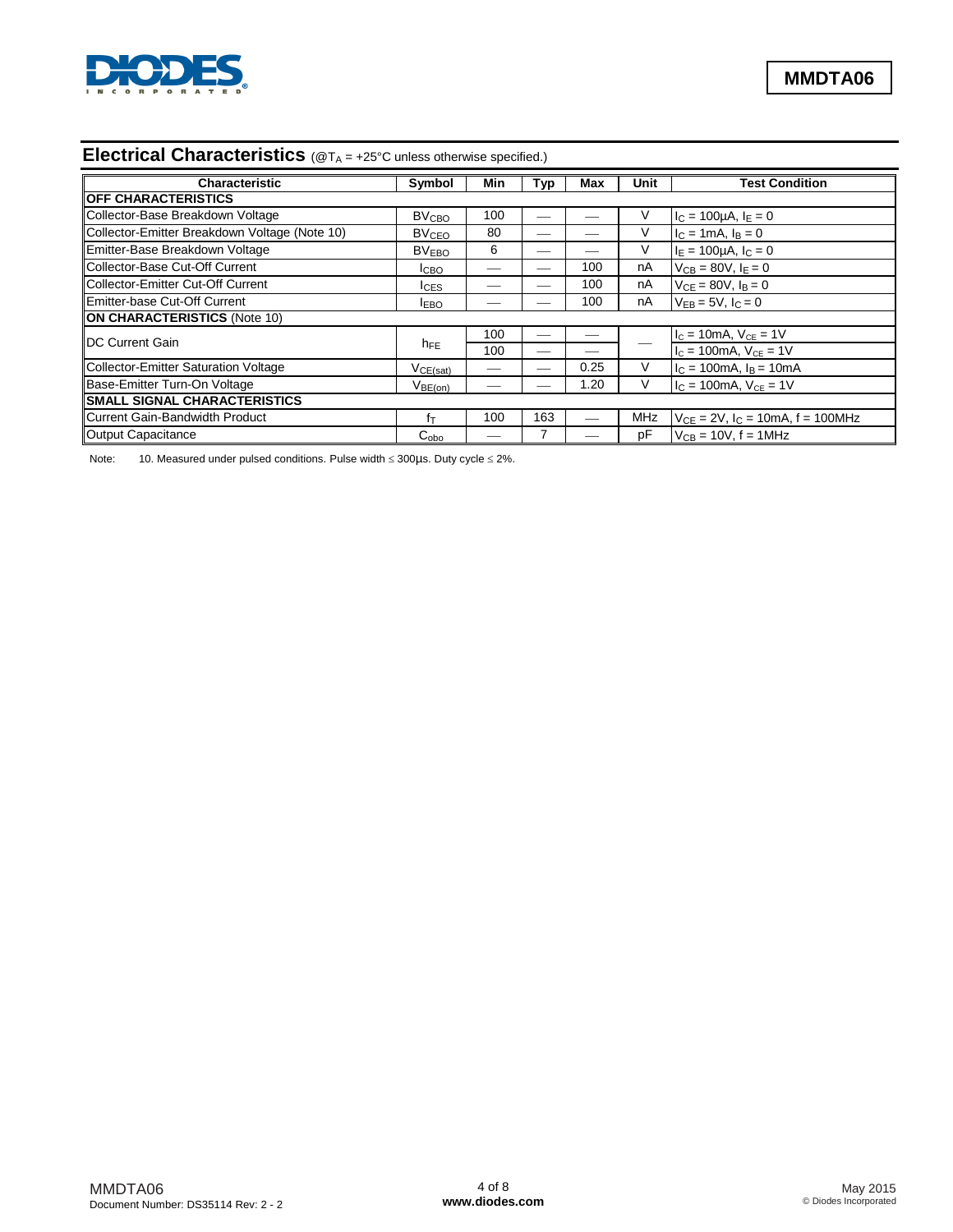

# **Typical Electrical Characteristics** (@T<sub>A</sub> = +25°C unless otherwise specified.)

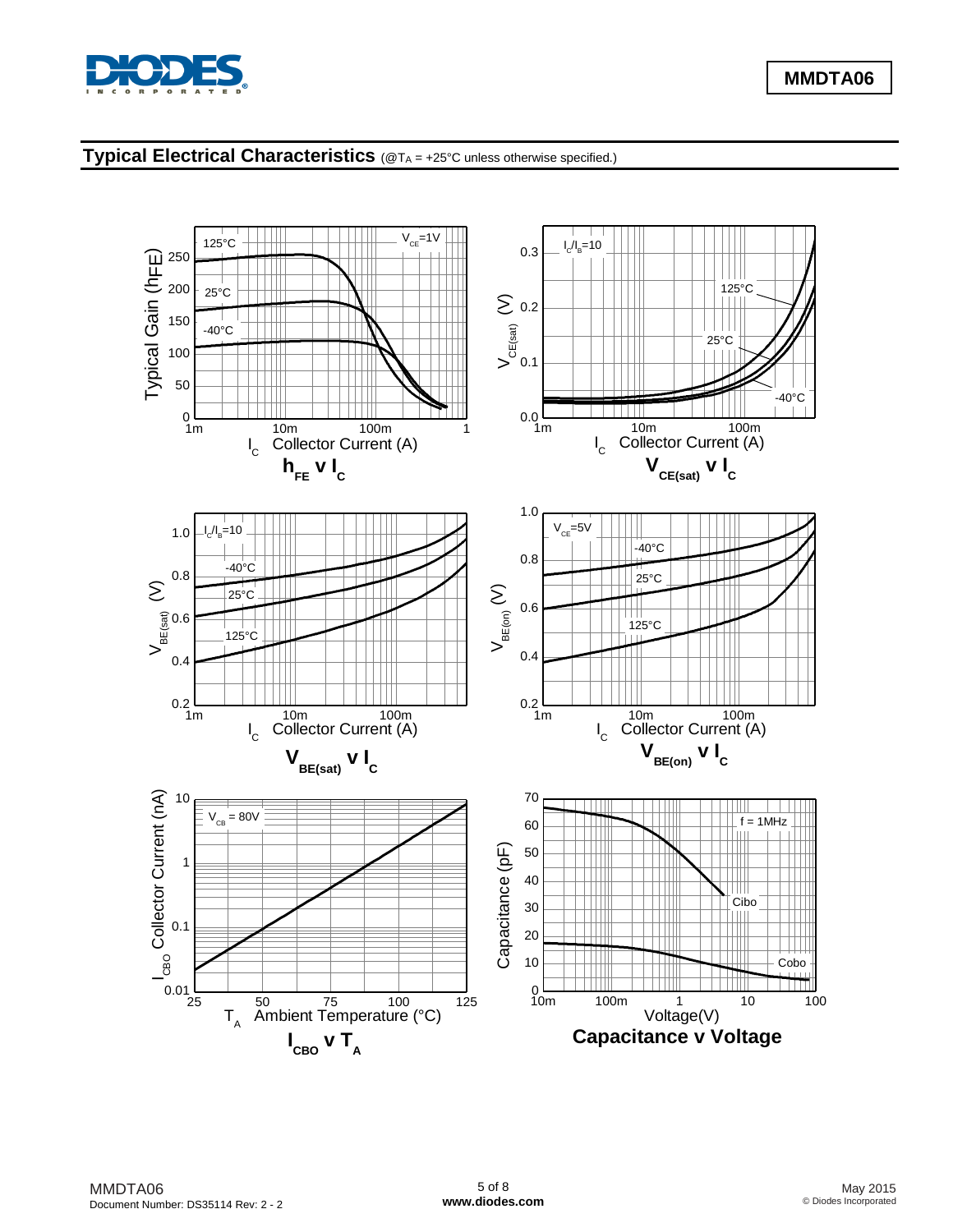

## **Typical Electrical Characteristics – Continued** (@T<sup>A</sup> = +25°C unless otherwise specified.)

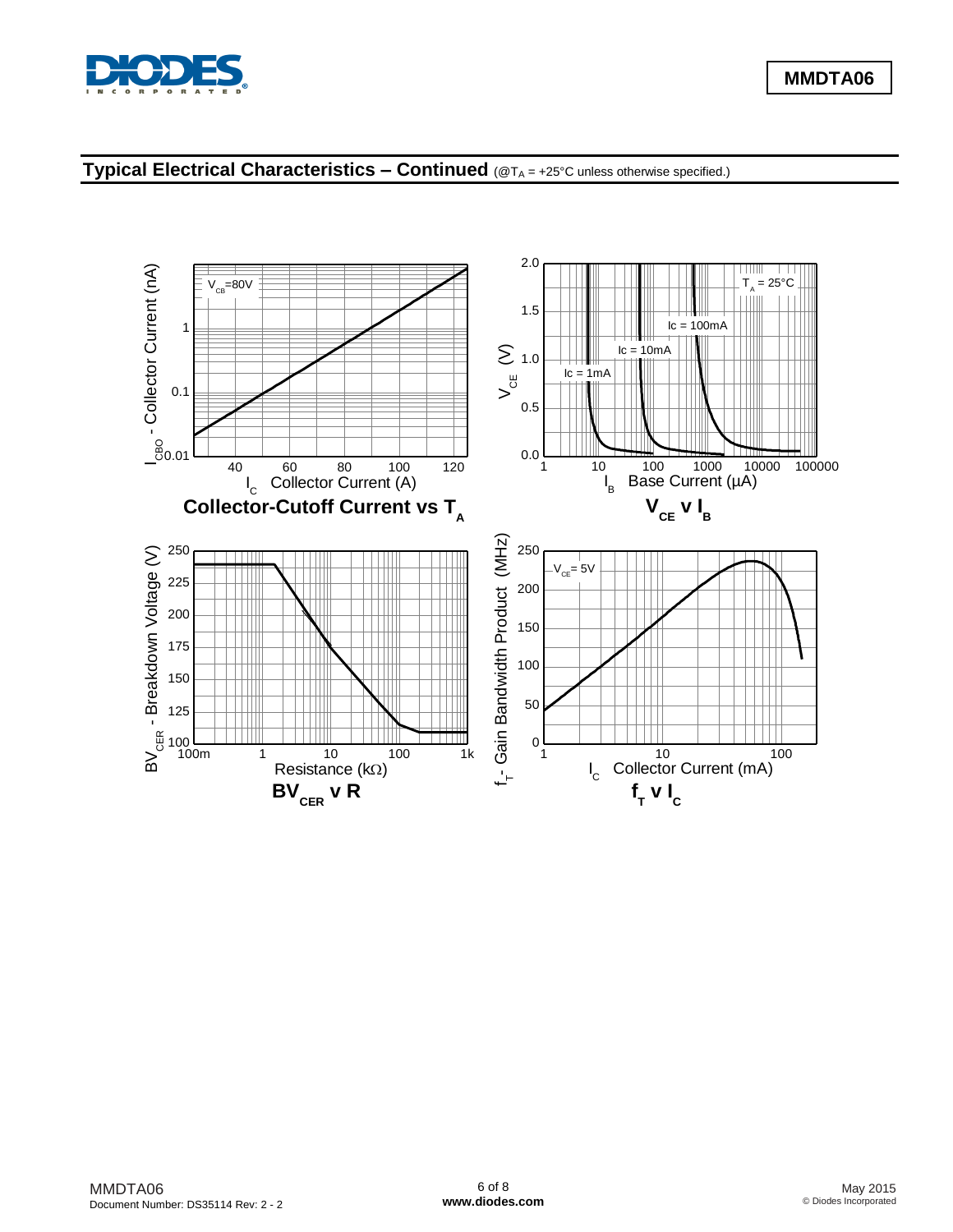

#### **Package Outline**

Please see AP02002 at [http://www.diodes.com/datasheets/ap02002.pdf fo](http://www.diodes.com/datasheets/ap02002.pdf)r the latest version.



## **Suggested Pad Layout**

Please see AP02001 at [http://www.diodes.com/datasheets/ap02001.pdf fo](http://www.diodes.com/datasheets/ap02001.pdf)r the latest version.



| <b>Dimensions</b> | Value (in mm) |
|-------------------|---------------|
| c                 | 2.40          |
| C1                | 0.95          |
| G                 | 1.60          |
| x                 | 0.55          |
|                   | 0.80          |
|                   | 3.20          |